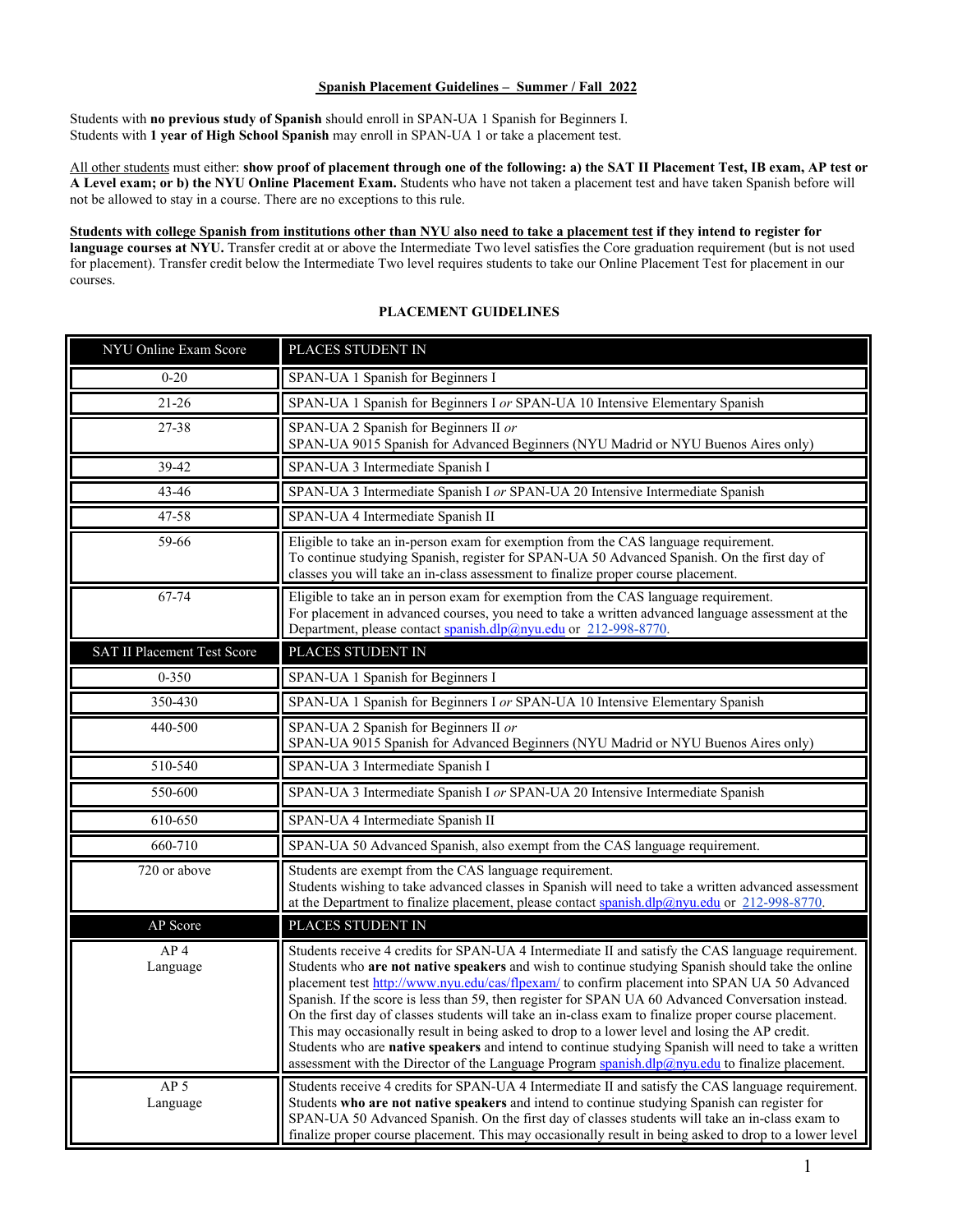|                                                                | and losing the AP credit.<br>Students who are native speakers and intend to continue studying Spanish will need to take a written<br>assessment with the Director of the Language Program $\frac{\text{spanish} \cdot \text{dlp}(\partial \rho) \text{nyu.edu}}{\text{dlp}(\partial \rho) \text{pu.edu}}$ to finalize placement.                                                                                                                                                                                                                                                                  |
|----------------------------------------------------------------|---------------------------------------------------------------------------------------------------------------------------------------------------------------------------------------------------------------------------------------------------------------------------------------------------------------------------------------------------------------------------------------------------------------------------------------------------------------------------------------------------------------------------------------------------------------------------------------------------|
| $AP$ 4 or $AP$ 5<br>Literature                                 | Students receive 4 credits for SPAN-UA 50 Advanced Spanish and satisfy the CAS language<br>requirement.<br>Students wishing to take advanced Spanish classes need to take a written advanced assessment at the<br>Department for proper placement, please contact spanish.dlp@nyu.edu or 212-998-8770.                                                                                                                                                                                                                                                                                            |
| AP 3 and under<br>Language or Literature                       | Students need to take the NYU Online Placement Exam or show proof of SAT II or IB Spanish score.                                                                                                                                                                                                                                                                                                                                                                                                                                                                                                  |
| <b>IB</b> Score                                                | PLACES STUDENT IN                                                                                                                                                                                                                                                                                                                                                                                                                                                                                                                                                                                 |
| IB6 or IB7<br>Higher Level (HL)                                | Scores of 6 or 7 on the International Baccalaureate Higher Level examination are accepted as<br>evidence of intermediate-level accomplishment and exemption from the CAS language requirement.<br>To continue studying Spanish, register for SPAN-UA 50 Advanced Spanish. On the first day of<br>classes you will take an in-class assessment to finalize proper course placement. Students who are<br>native speakers and intend to continue studying Spanish will need to take a written assessment with<br>the Director of the Language Program spanish.dlp $@$ nyu.edu to finalize placement. |
| IB5 and under (HL)<br>Any IB SL<br>(Standard Level, ab initio) | Students need to take the NYU Online Placement Exam or show proof of SAT II or AP Spanish<br>score.                                                                                                                                                                                                                                                                                                                                                                                                                                                                                               |
| A Levels Score                                                 | PLACES STUDENT IN                                                                                                                                                                                                                                                                                                                                                                                                                                                                                                                                                                                 |
| A or B                                                         | Scores of A or B on A Levels examinations are accepted as evidence of intermediate-level<br>accomplishment and exemption from the CAS language requirement.<br>To continue studying Spanish, register for SPAN-UA 50 Advanced Spanish. On the first day of<br>classes you will take an in-class assessment to finalize proper course placement. Students who are<br>native speakers and intend to continue studying Spanish will need to take a written assessment with<br>the Director of the Language Program spanish.dlp@nyu.edu to finalize placement.                                        |

**Spanish Speakers:** If you are a Spanish (native or heritage) speaker and your only goal is to fulfill the language requirement, you can, like any other student, take the NYU Online Placement Exam, and if you score high enough (59 and above) take the in-person Exemption exam. If you would like to take Spanish courses and/or if you do not score high enough in either of the above tests, you must take a test in the department (different from the Online Placement Exam) for appropriate placement into SPAN-UA 11 (Intermediate Spanish for Spanish Speakers) or SPAN-UA 51 (Advanced Spanish for Spanish Speakers). Completion of either of these courses will fulfill the language requirement for heritage speakers. Please call 212-998-8770 for more information, or write to the Director of the Language Program **spanish.dlp@nyu.edu**, or the instructors of either of the Spanish Speaker courses for further instructions.

**NYU Online Placement Exam link:** http://www.nyu.edu/cas/flpexam/ (about 45 minutes long, be ready to show your true current level).

## **NYU In-Person Exemption Exam instructions:**

http://cas.nyu.edu/academic-programs/academic-support-services/placementexams.html#flp (Foreign Languages section, parts IV and V).

Please be aware that students cannot take the placement test **more than once every year and a half (18 months)** without the permission of the Director of the Language Program. Call 212-998-8770 or send an email spanish.dlp@nyu.edu for an appointment. Once a student is placed into a given level they must complete the NYU course sequence without skipping levels.

When taking the Online Placement Exam, **do not have any other windows or tabs open, or a device nearby (such as your phone) that may force you to click on any notifications or warnings**. Clicking twice outside of your placement test window will result in the Placement Test shutting down, after the first warning.

Placement test results are not simple recommendations. **Students must register for the course they have placed into.** Only a Course Coordinator or the Director of the Language Program can override a placement test score. Students registered in the wrong course will be dropped from that class and placed into the appropriate course.

Student placement will be assessed by the instructor the first week of classes. **If inappropriately placed, the student may be asked to switch to a different class.** 

**Incoming freshmen do not necessarily have to take NYU Online Placement Exam while they are waiting for AP, IB, A Level, or SAT exam results. If they do, results will only serve as a rough guideline, since the AP, IB or SAT II results will generally take precedence. However, for incoming freshmen, if the AP or SAT Spanish exam was taken in junior year of high school, students are advised to take the NYU placement exam for a more recent assessment.**